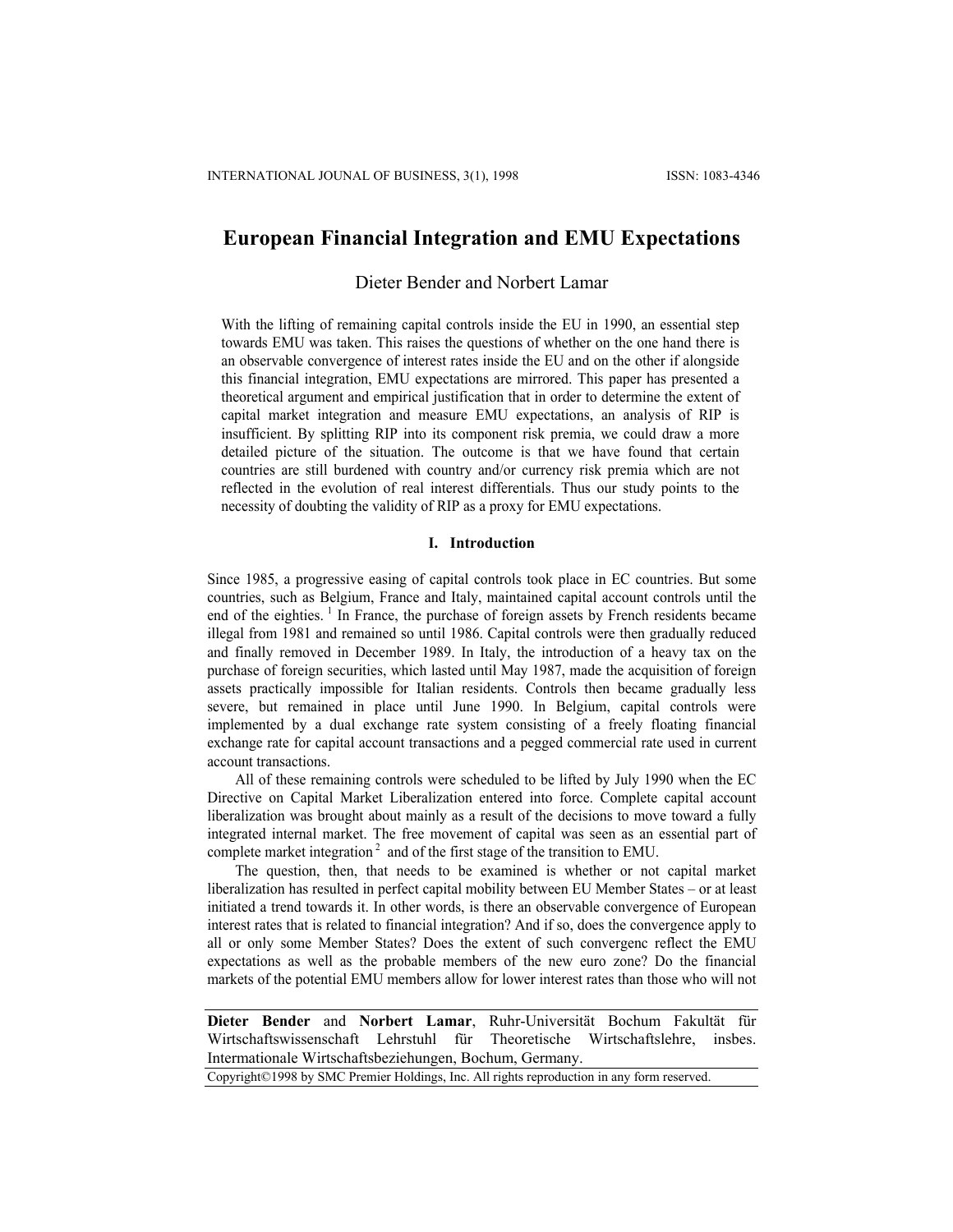join? Lastly, is the degree of convergence of particular interest rates an appropriate method for measuring increased international capital mobility?

Although the theme of this paper in many respects follows that of earlier studies, it differs on one decisive aspect: its methodology. For we argue that the convergence of the nominal and real interest rates is an effect of capital market liberalization, and not especially of EMU expectations, thus contradicting the position taken by others in the literature who have concluded that this phenomenon can be interpreted as such an indicator.<sup>3</sup> Hence, there are serious doubts to be raised about the validity of the econometrics that have been used to justify and corroborate the interest rate-EMU expectations hypothesis.

Our approach, then, is based on the proposition that if EMU expectations are discernible, they will be found in the components of interest rates and not in particular interest rate parities. In order to discover if this is the case, we dismantle specific risk premiums in order to filter out effects of those expectations.

The paper is organized as follows: section two considers possible criteria for measuring EU capital market integration; section three discusses the effects of European capital market liberalization and EMU expectations; section four is an empirical analysis in order to see how far the hypotheses that are argued for and examined can be corroborated; and lastly section 5 is a summary of the argument.

#### **II. Criteria for Financial Integration**

Given that there are a variety of ways to measure perfect international capital mobility, $4$  it is essential to choose a method that is appropriate for the task set in this paper. There are two options:

Firstly, there is the nominal interest parity condition (NIP). Here perfect capital mobility exists in the EU if there is equality between the returns on an asset denominated in DEM and a comparable asset denominated in another EU currency. The NIP condition can, however, be met in the form of the covered interest parity (CIP) or open interest parity (OIP) conditions. With CIP, perfect capital mobility exists if the forward premium (fpj ) or forward discount  $(\text{fd}_j)$  on the DEM against currency j (EU currencies other than DEM) is equal to the foreign less German interest-rate differential (i<sup>\*</sup>j - i):

$$
i - i*j - f dj = 0
$$
  
or  

$$
i*j - i - f pj = 0.
$$
 (1)

While with the OIP condition perfect capital mobility exists when – independent of exposure to exchange risk – equality between the expected returns on an asset denominated in DEM and a comparable asset denominated in another EU currency is achieved, so that the expected (E) rate of change (g) of the DEM exchange rate vis a vis currency j ( $e_{iDEM}$ ) is equal to the foreign less German interest-rate differential:

$$
i_{j}^{*} - i - E(ge_{jDEM}) = 0.
$$
 (2)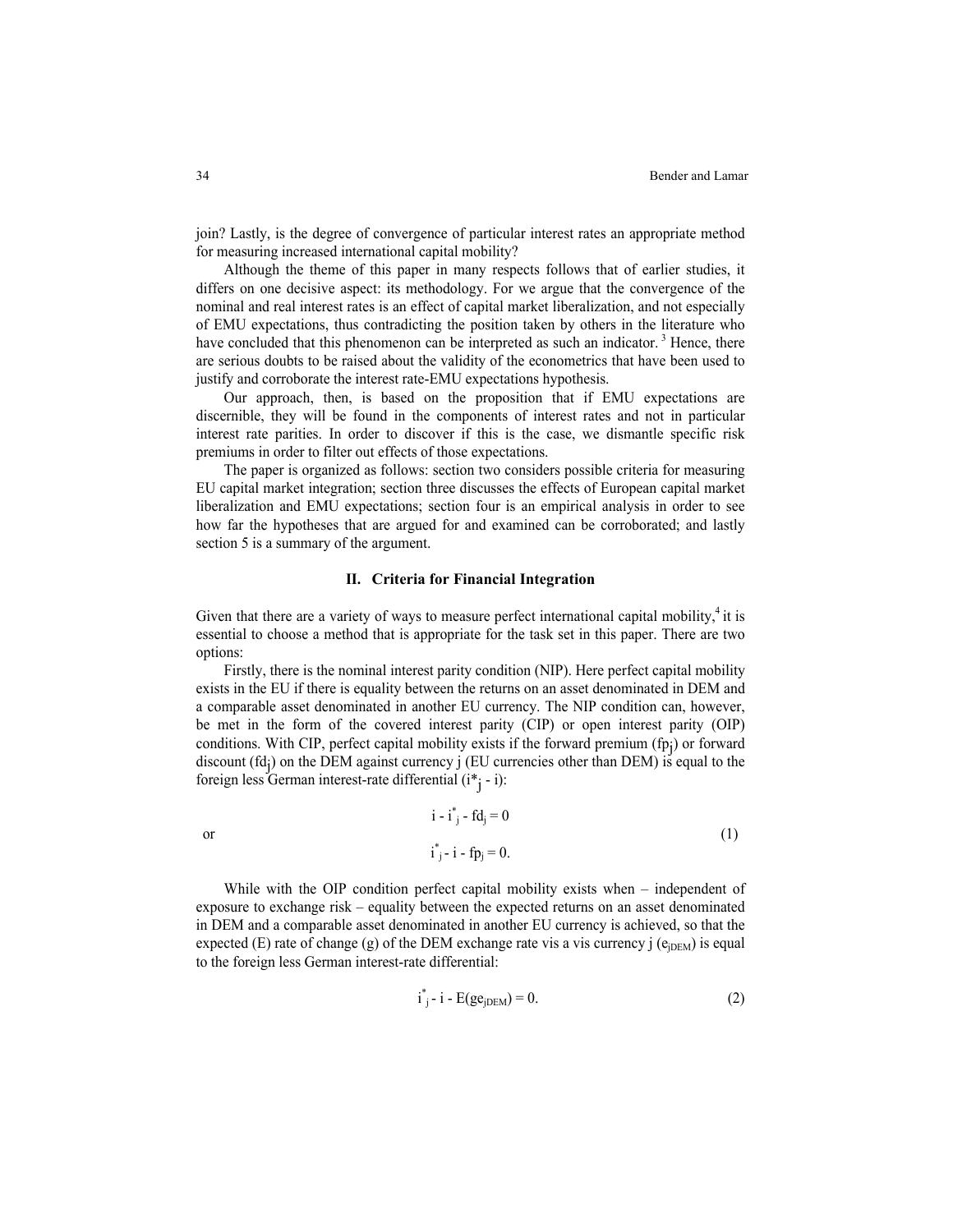The OIP condition can be expanded to the expression:

$$
(i_{j}^{*} - i - fp_{j}) + (fp_{j} - E(ge_{jDEM})) = 0
$$
\n(3)

Clearly the OIP condition is stricter than the CIP condition. OIP is met if the covered interest differential in the first bracketed expression is zero and, if in addition, the exchange risk premium<sup>5</sup> in the second bracketed expression is also zero.

It should be noted that CIP implies the simultaneous fulfilment of the OIP condition, if two conditions are met, <sup>6</sup> such that

$$
i^*_{j} - i = fp_j = E(ge_{jDEM})
$$
 (1a)

if (1) the foreign exchange markets are efficient in the sense that the bilateral forward exchange rates are unbiased predictors of spot rates and, (2) agents are risk neutral and therefore do not request a foreign exchange risk premium. The second condition is, however, not generally compatible with risk averse behaviour. That is, if risk aversion leads to an exchange rate premium, the fulfilment of the CIP condition will harm that of the OIP condition – although this does not mean that the foreign exchange market is inefficient. The condition  $fp<sub>j</sub> = E(ge<sub>jDEM</sub>)$  is neither necessary nor sufficient for market efficiency when agents are risk averse.

The second option is the real interest parity condition (RIP). As RIP is a measure not only of capital mobility but also market integration and macroeconomic convergence, this is the strictest of the two options: a deviation from it implies a lower degree of capital mobility, market integration, and convergence. RIP says that for international capital flows under perfect capital mobility the ex ante real interest rates  $(r, r^*$ <sub>j</sub>) between Germany and EU Member States – the result of the difference between the nominal interest and expected inflation rate – must be adjusted, such that:

$$
r^*_{j} - r = (i^*_{j} - E(gP^*_{j})) - (i - E(gP)) = 0.
$$
 (4)

Again, this expression can be split into its components and expanded, such that:

$$
r_{i}^{*} - r = (i_{i}^{*} - i - fp_{i}) + (fp_{i} - E(ge_{iDEM})) + (E(ge_{iDEM}) + E(gP) - E(gP_{i}^{*})) = 0.
$$
 (5)

Here the RIP condition is met if at the same time the CIP is met, the exchange rate premium is annulled, and the expected real DEM revaluation in the third bracketed expression is zero. Deviation of the covered interest differential from zero is taken as the country risk premium, the level of which is determined by transaction costs, capital controls, and other political risks.<sup>8</sup>

The political risks – that are caught in high country risk premiums – can be brought about by divergent fiscal policies that result in excessive budget deficits and government debts (relative to gross domestic product). The effects of such policies will be particularly felt if they lead to expectations of a debt dynamic in which problems with servicing an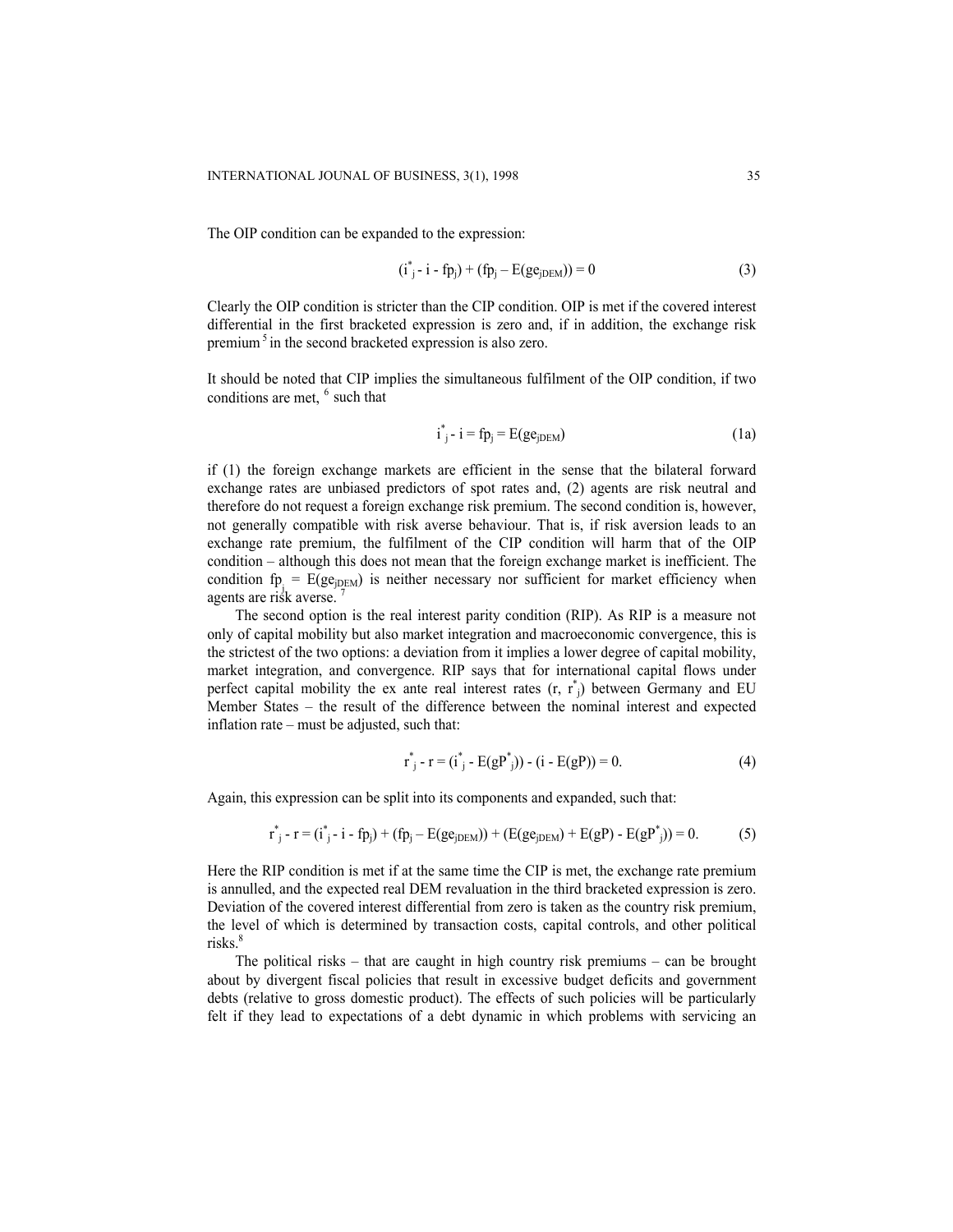excessive and escalating debt cannot be excluded. The reverse conclusion with regard to the future EMU does not necessarily hold true. Even if the no-bailout clause is not credible, the interest rates under certain conditions could still converge. Faced with a crisis by an unsustainable debt burden for one country, the rest of the EMU-members could have an incentive to bail it out. The problem to be solved is, therefore, making the no-bailout provision credible and dynamically consistent.<sup>9</sup> Nor will the different tax rates on capital gains within Europe result in a deviation from interest-rate parity. As capital gains in the EU are taxed on the basis of residence, interest yields from foreign assets are taxed at the same rate as yields from domestic assets. If we in this case ignore transaction costs, the country risk premium  $(\rho_{1i})$  is expressed as:

$$
\rho_{1j} = i^*_{j} - i - fp_{j}.\tag{6}
$$

Now, if for a currency j the value in the second and third bracketed expressions in equation (5) deviates from zero, there exists a currency risk premium $(-2)$ :

$$
\rho_{2i} = (fp_i - E(ge_{iDEM})) + (E(ge_{iDEM})) + E(gP) - E(gP^*_{i})),
$$
\n(7)

that is composed from the exchange risk premium and the expected rate of change of the real exchange rate.

Hence, there is the need to clarify whether or not the process of financial integration is accompanied by a reduction of the country risk premia  $(d\rho_{1i}/dt < 0, \rho_{1i} \neq 0)$  and/or currency risk premia (d $\rho_{2i}/dt < 0$ ,  $\rho_{2i} \neq 0$ ).

#### **III. Financial Integration, EMU-Expectations and Interest Rate Convergence**

By removing capital controls, financial integration is achieved because the country risk premia are reduced and thus encouraging perfect capital mobility by approximation to the CIP condition. This process, however, does not necessarily imply a trend towards zero in real interest differentials because currency risk premia remain and even increase where currencies are free floating or freely moving within fixed band widths (the actual situation of EMS) in times of increasing exchange-rate volatility. Even in highly integrated financial markets the exchange rate premia and expectations of real exchange rate changes do not vanish: diminishing covered interest differentials are compatible with the continuance of significant real interest differentials.

European financial integration that has been encouraged by capital market liberalization has to be measured by CIP criteria (i.e. the decrease in the deviation from covered interest parity), so that the country risk premium  $\rho_{1i}$  will indicate a convergence trend to zero (integration test). Likewise, the deviation from real interest parity is also reduced if the currency risk premia remain constant. Despite, however, the financial integration, deviations from RIP can also increase as a result of increasing exchange rate volatility and uncertainty.

From the perspective of the monetary convergence criteria of the Maastricht Treaty (inflation, exchange rate) the proposition that expectations that a currency j that is linked to the DEM will be a full member of the new euro zone can be discerned in the cancelling of its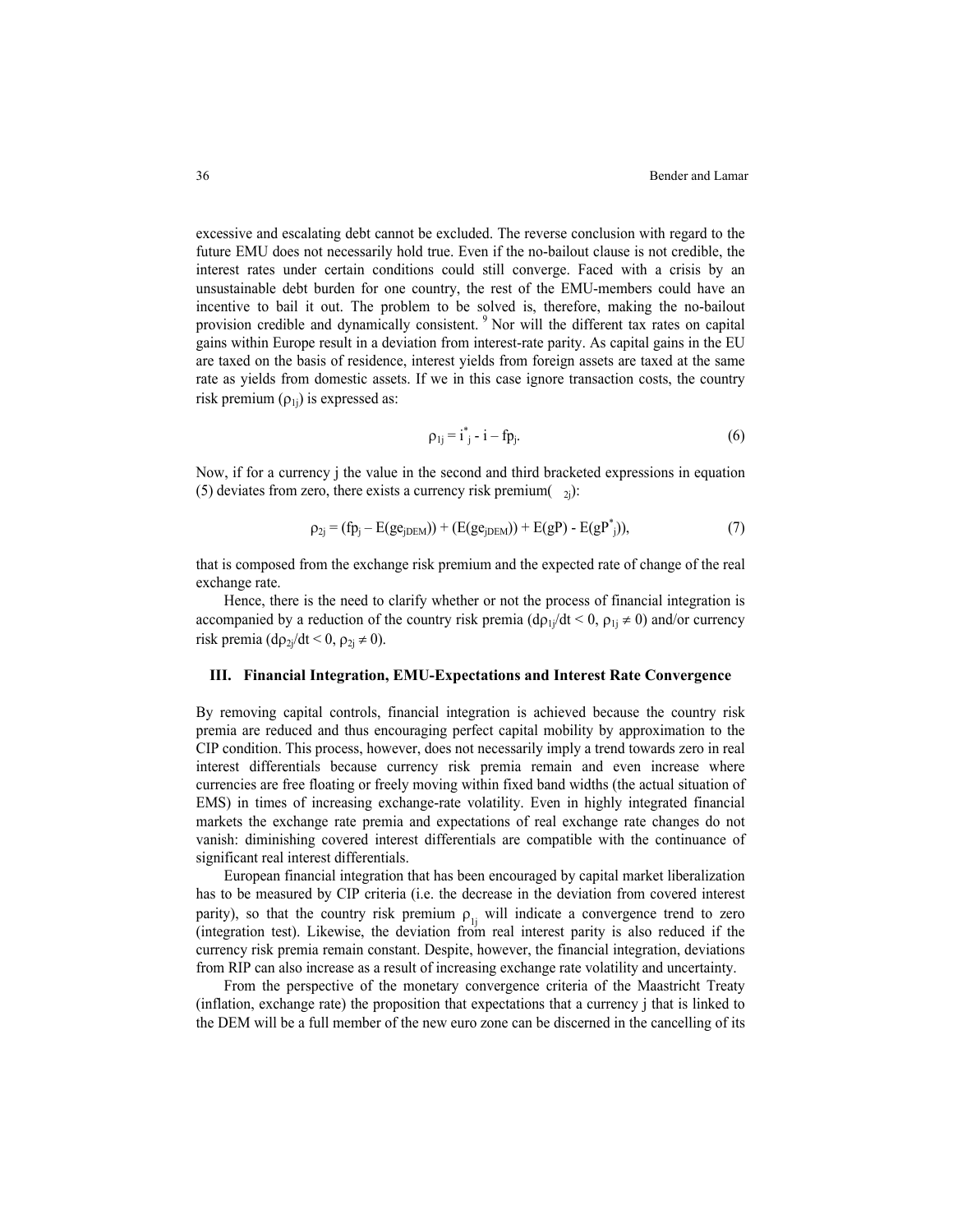currency risk premia is plausible. The deviation from the RIP condition will get smaller and the currency risk premium  $\rho_{2i}$  will show a convergence towards zero, if it is expected that the currency will join the EMU (convergence test). As the monetary convergence criteria of the Maastricht Treaty prohibit significant differences in inflation and grant only moderate exchange-rate swings within the fixed bandwidths, it is not unlikely that financial market actors expect those countries to become an EMU member that could hold the real exchange rate of their currency against the DEM relatively stable and keep the exchange risk premia low. If in addition EMU expectations result in the values of the second and third bracketed expressions of the RIP equation to not significantly deviate from zero, then effectively CIP and RIP coincide.

Thus we need to examine the appropriateness of RIP as an instrument to measure EMU expectations in the course of advanced capital market integration. These deliberations point to the following question: for an EU country with currency j, do the financial markets signal an expectation of EMU membership when the CIP and RIP deviations are tending towards zero because at the same time the country risk premia  $\rho_{1i}$  and currency risk premia  $\rho_{2i}$  are being reduced? Accordingly the convergence of real interest rates is a necessary but not sufficient condition for this development, as the real interest differential can also be reduced if the country risk premia fall and the currency risk premia remain stable. Nor can it be excluded that  $\rho_{1j}$  will show a tendency to fall and  $\rho_{2j}$  to rise with the net effect that both part effects will cancel each other out and an approximation to CIP and RIP would be observed.<sup>10</sup> Such a case would confirm the proposition of financial integration but not that of EMU expectations (integration test passed, convergence test failed). If a convergence of real rates of interest would be observed and taken as an indicator of EMU expectations,<sup>11</sup> faulty conclusions would be drawn from faulty interpretations.

Consequently, in order to establish whether capital market liberalization and EMU expectations or merely the capital market integration can be exposed by the process of interest rate convergence, we propose the following method: assuming rational expectations to be valid, then  $E(gP) = gP$  and  $E(gP^*) = gP^*$ , so that ex post and ex ante real interest correspond:  $12$ 

$$
r^*_{j} - r = (i^*_{j} - gP^*) - (i - gP) = (i^*_{j} - i) - (gP^*) - gP = \rho_{1j} + \rho_{2j}.
$$
 (8)

Such that:

$$
\rho_{1j} = i_{j}^{*} - i - fp_{j} \text{ (country risk premium)}, \tag{6}
$$

and

$$
\rho_{2j} = fp_j + gP - gP^* = fp_j - (gP^* - gP) \text{ (currency risk premium)}.
$$
\n(7)

Although deviations from the real interest parity cannot directly be split into the  $\rho_{1i}$  and  $\rho_{2i}$ components, it is possible to check if only the country risk premia fall (integration test) or if in addition the currency risk premia fall (convergence test) and these then can be interpreted as the indicator of EMU expectations.

Another method, although not used in this paper, is to take exchange rate volatility as an approximation of currency risk premia $13$  and to examine whether deviations from the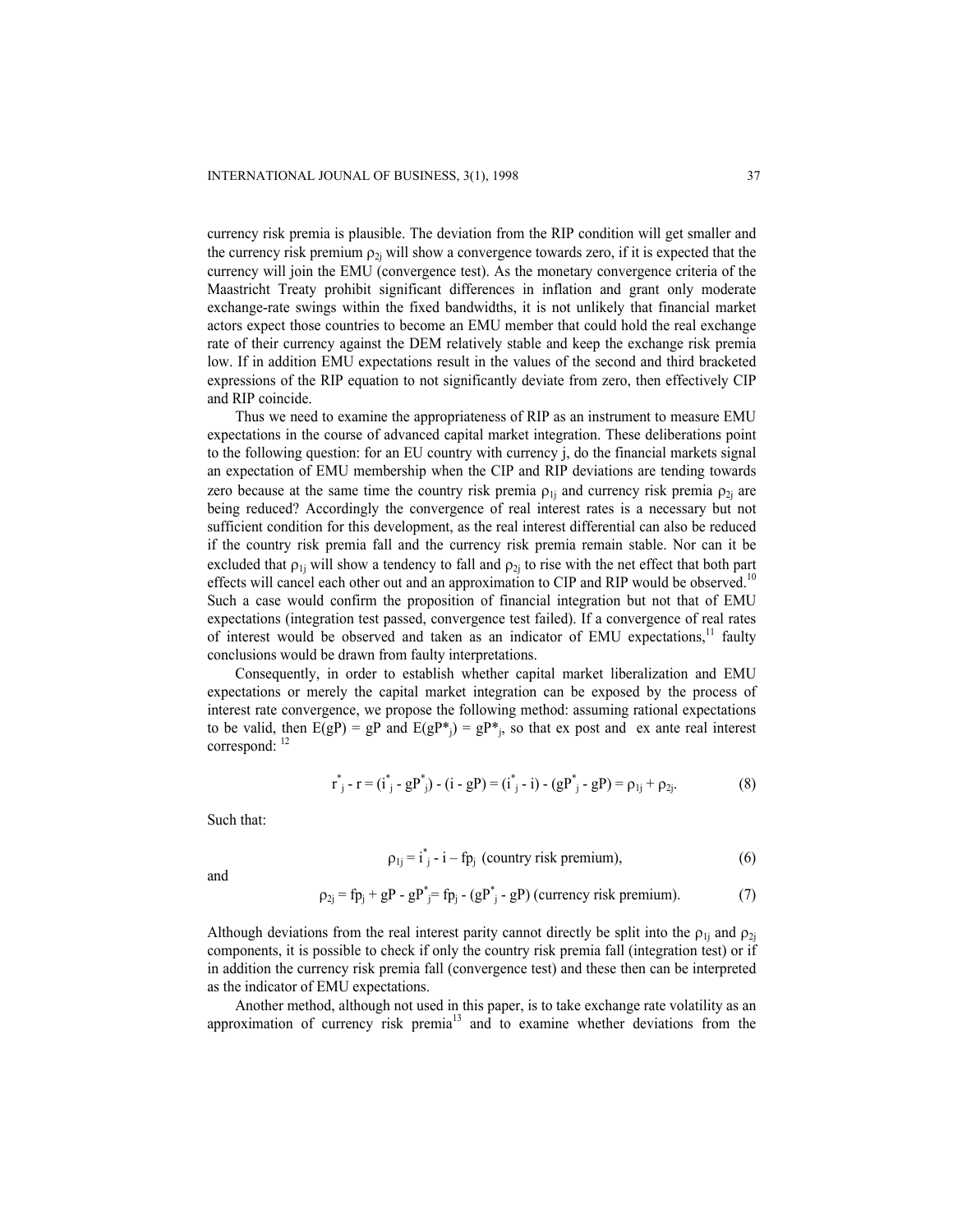covered interest parity and the exchange rate volatility or merely the CIP deviations are reduced. The trouble here, however, is that this raises the problem of whether increasing stability of real exchange rates reflects EMU expectations.

#### **IV. Empirical Analysis**

#### **A. Data and Methodology**

Our theoretical deliberations need empirical verification. While the usual procedure for convergence tests is the econometric estimation of real interest parity, $14$  the above analysis has demonstrated that there is no compelling reason to use RIP either as a direct or approximate indicator of EMU expectations. What remains to be done, then, is to separately examine the country risk and currency risk premia.

The empirical analysis of the interest parity deviations can be carried out by using shortterm (or three month) interest rates. We use end-of-month, monthly data for treasury bill rates (if not available, three-month interbank market rates), spot and three-month forward exchange rates against the DEM. In order to grasp the effects of capital account liberalization and to specify country risk premia, we use national (onshore) interest rates. Offshore interest rates (eurocurrency-rates) should be relatively free of political risk. <sup>15</sup>

The sampling period is May 1986 through April 1997. All data are taken from the Deutsche Bundesbank, IMF-Financial Statistics and OECD Main Economic Indicators. Presuming short term interest rates as an indicator of EMU-expectations is based on the following reasons: firstly, this allows for a comparison of the analysis presented in this paper with estimations of real interest parity, which are also based on short-term interest rates. As the date for EMU entrance nears, the convergence process should be increasingly indicated in short-term interest rates – although it must be remembered that these rates are in part determined by a weak exogenous component in the form of the central banks, which can influence their level more than that of the long-term rates. A convergence at the short-end of the interest-rate structure curve is also a necessary part of EMU and therefore in the run-up to its inception should be observable. If the financial markets expect a country to be an EMU member, the central bank of concern has the potential to reduce interest rates against the DEM as high short-term interest rates as a defence against speculative attacks in the currency markets become unnecessary. And should conditions require it, an adjustment of the shortterm DEM interest can follow suit. Lastly, it ought to be possible to detect if the central banks are following the same course towards EMU membership.<sup>16</sup>

The real short-term interest rate is a three-month interbank market rate or yield on threemonth treasury bills minus annual consumer inflation. If the financial markets expect a country to join the EMU, the short and long-term interest rates must adjust internationally. With the impending entrance date and the speculations concerning who will join, the above defined convergence of short-term interest rates must follow. From a theoretical standpoint, the country risk premia for short-term interest can be notably smaller than for the long-term interest. Yet, for countries that have to pay high country-risk premia for medium and longterm loans, this should also show up in the short-term interest.<sup>17</sup>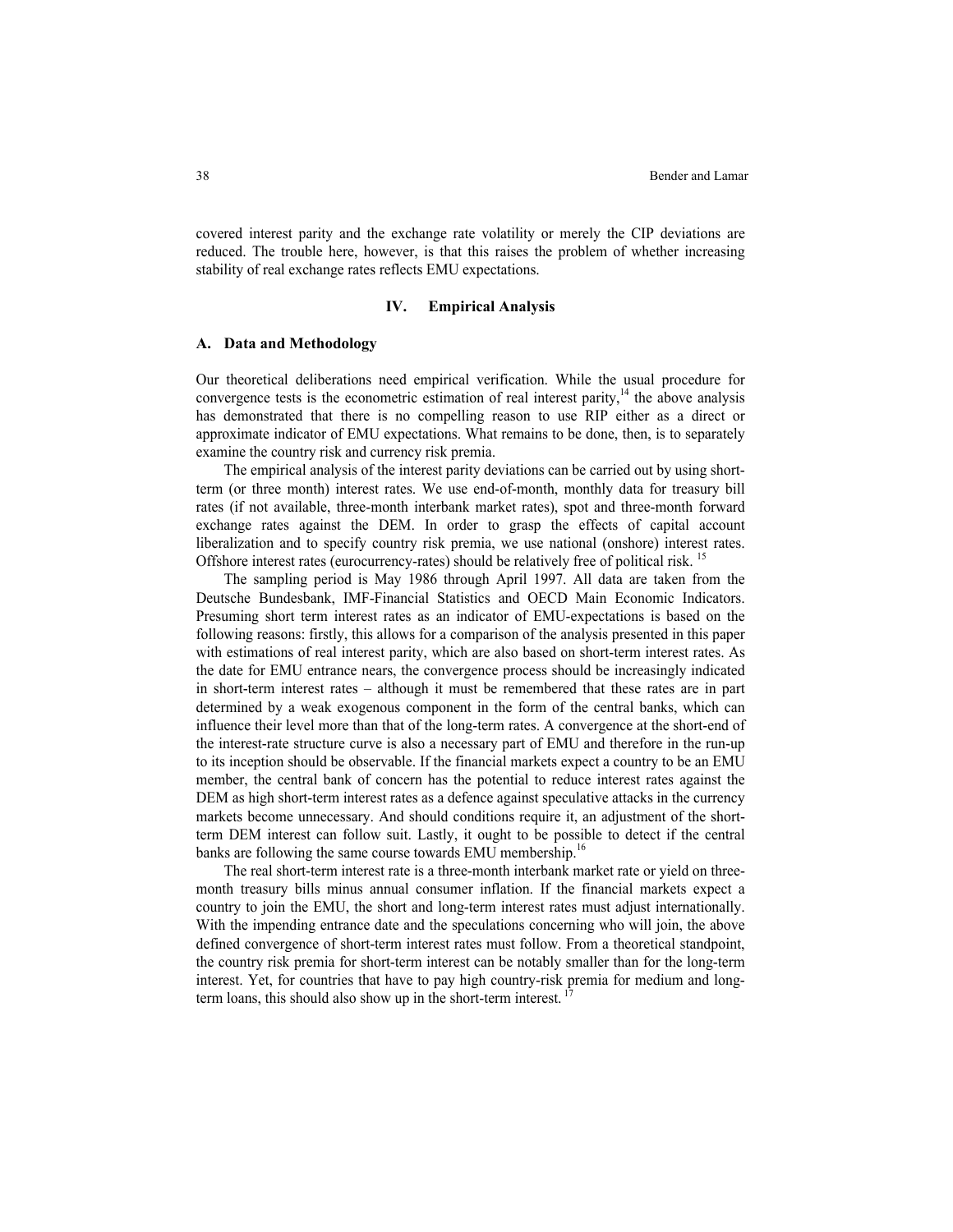In order to take into account the structural breaks and significant shocks, the period under analysis is divided into three sub-periods so that the analysis can get hold of the most important phases of the European Monetary System. The first sub-period begins in May 1986 and ends in June 1990. We have chosen 1986 as the start-date for our analysis because (1) it was in this year that the purchase of foreign financial assets by French residents was legalized and, (2) until this year most of the EMS-currencies experienced large and frequent realignments. The second sub-period begins in July 1990 and ends in July 1993. This subperiod might be called "the crisis period" of the EMS. Both the September 1992 and July 1993 crises, the latter of which led to the widening of the bandwidths, fall within this period. The third sub-period is from August 1993 to April 1997. This is the period following widening the fluctuation bands. Lastly, for comparative purposes the analysis will also consider the entire May 1986 to April 1997 period.

The EMS countries that are included are France, Italy, the Netherlands and, as the reference country, Germany. The United Kingdom as a part-time EMS-member is also included. Outside of the EMS (i.e. the EU), Switzerland will be considered because of her prominent European (stability) position as well as USA for obvious reasons. It should be noted that by taking Germany as the reference country no specific direction of causality between European interest rates is implied. <sup>18</sup>

The EMU expectations hypothesis cannot be rejected if for a particular group of countries there is significant reduction of risk premia with simultaneous convergence of real interest rates. Other countries would have to show a corresponding trend of deviation in the data-set.

#### **B. Interest Rates and Risk Premia in the EU: Empirical Results**

The results for the sub-periods are presented in Table 1, which includes nominal and real interest rate differentials, country risk and currency risk premia, and mean and standard deviations.<sup>19</sup>

The evolution of the differentials of the nominal interest rates in the EU appears above all to be an integrated effect of capital market liberalization and EMU expectations. Apart from Italy, there is a diminishing of nominal interest rate differentials against Germany. This is particularly true for American interest rates. But the analysis reveals no real evidence that the approximation of the real interest rates reflects specific EMU expectations. Both for EU and non-EU countries alike, a convergence of real interest rates is apparent. As for the observed approximation of CIP (reduction of country risk premia), this is a result of the increased capital market integration and thus does not necessarily point to the existence of EMU expectations.

What we see from the time-series data is that we can reject without any difficulty the commonly used hypothesis that the reduction of RIP indicates specific EMU expectations. For the complete period is characterized by highly volatile real interest differentials. While we see an increasing reduction of these differentials for nearly all countries and a convergence of real interest rates that is especially marked for France, Netherlands, and Switzerland.<sup>20</sup> we can see a renewed divergence towards the end of the period being examined. With the exception of the Netherlands and Switzerland, the differentials increase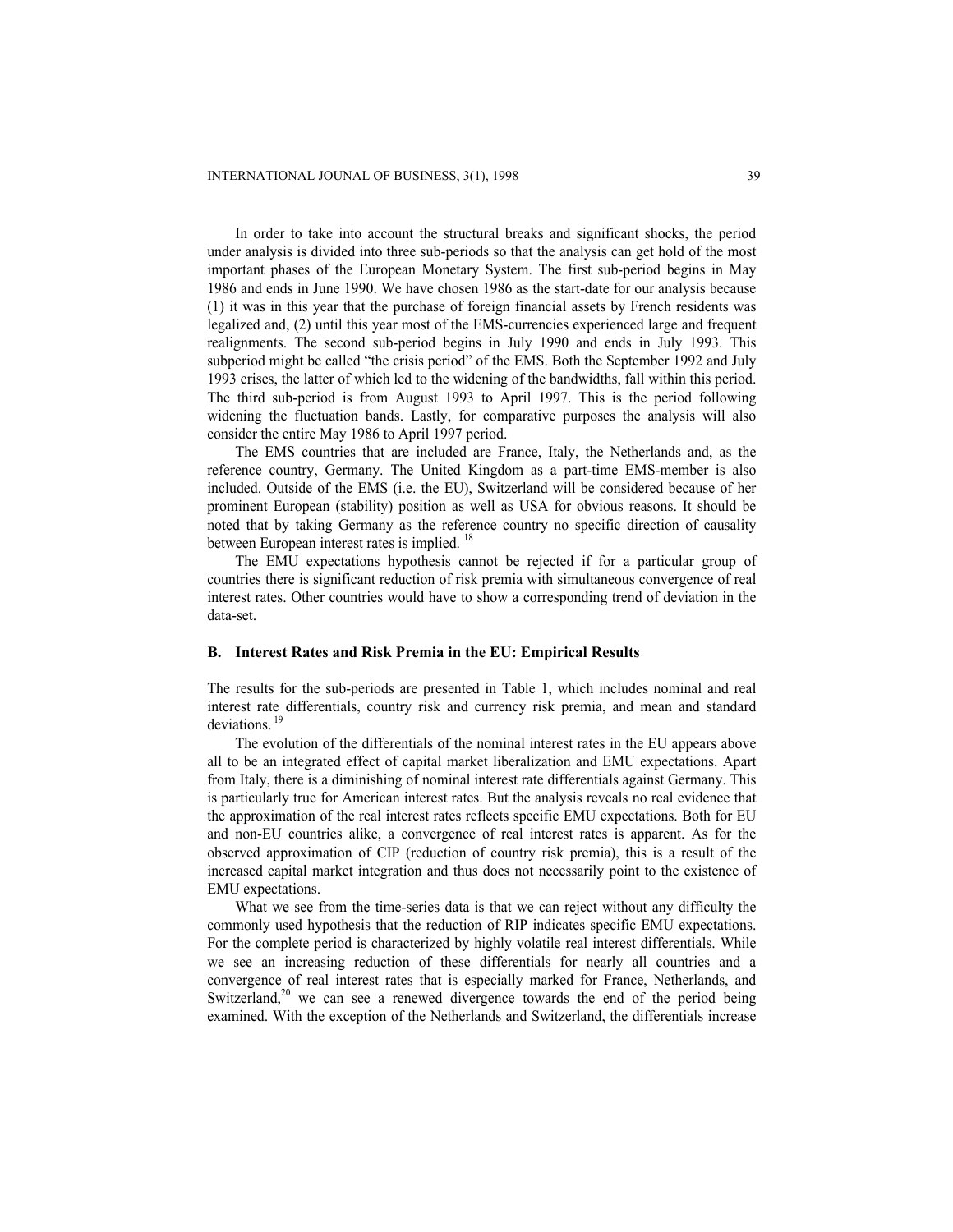in the first quarter of 1997. The proposition that EMU expectations can be derived from isolated RIP criteria is not convincing.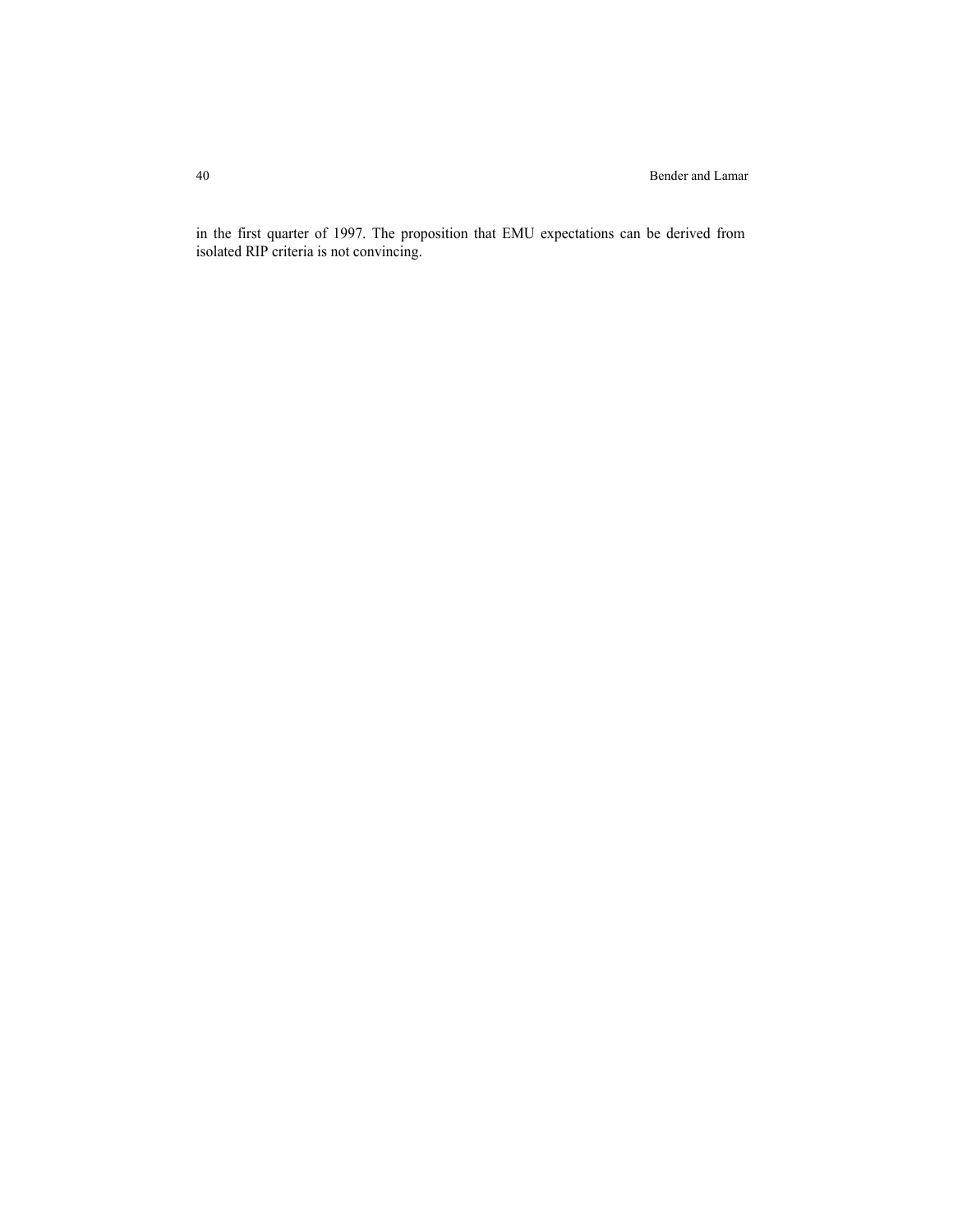|             | 1986.5-1990.6                                           |      | 1990.7-1993.7 |           | 1993.8-1997.4 |           | 1986.5-1997.4 |           |
|-------------|---------------------------------------------------------|------|---------------|-----------|---------------|-----------|---------------|-----------|
|             | mean                                                    | std. | mean          | std. dev. | mean          | std. dev. | mean          | Std. dev. |
|             |                                                         | dev. |               |           |               |           |               |           |
|             | Differential of nominal interest rates                  |      |               |           |               |           |               |           |
| France      | 3.15                                                    | 0.99 | 0.97          | 0.98      | 0.93          | 0.82      | 1.78          | 1.42      |
| Italy       | 5.99                                                    | 1.09 | 3.64          | 1.71      | 4.59          | 1.41      | 4.85          | 1.70      |
| Netherland  | 0.61                                                    | 0.48 | $-0.14$       | 0.23      | $-0.22$       | 0.19      | 0.12          | 0.51      |
| Switzerland | $-0.78$                                                 | 0.78 | $-1.48$       | 0.97      | $-1.50$       | 0.37      | $-1.22$       | 0.81      |
| UK          | 5.79                                                    | 0.91 | 1.36          | 2.58      | 1.52          | 1.39      | 3.09          | 2.70      |
| <b>US</b>   | 1.46                                                    | 0.95 | $-4.00$       | 1.86      | 0.57          | 1.87      | $-0.37$       | 2.79      |
|             | Deviations from RIP with Germany                        |      |               |           |               |           |               |           |
| France      | 1.40                                                    | 0.94 | 1.81          | 1.54      | 1.36          | 1.07      | 1.50          | 1.20      |
| Italy       | 2.82                                                    | 2.18 | 1.71          | 2.40      | 2.64          | 0.66      | 2.45          | 2.17      |
| Netherland  | 1.39                                                    | 0.79 | 0.24          | 0.70      | $-0.16$       | 0.81      | 0.54          | 1.04      |
| Switzerland | $-1.76$                                                 | 0.72 | $-2.60$       | 0.97      | $-0.58$       | 1.28      | $-1.59$       | 1.29      |
| <b>UK</b>   | 1.48                                                    | 0.77 | $-0.03$       | 1.81      | 1.11          | 0.74      | 0.93          | 1.09      |
| <b>US</b>   | 1.12                                                    | 0.81 | $-4.22$       | 0.91      | 0.02          | 1.00      | $-1.60$       | 1.93      |
|             | Deviations from CIP with Germany (Country risk premium) |      |               |           |               |           |               |           |
| France      | 6.37                                                    | 2.27 | 1.94          | 2.18      | 2.02          | 1.77      | 3.64          | 2.98      |
| Italy       | 11.96                                                   | 2.39 | 6.81          | 3.16      | 9.04          | 2.92      | 9.52          | 3.50      |
| Netherland  | 1.29                                                    | 0.91 | $-0.25$       | 0.44      | $-0.42$       | 0.38      | 0.28          | 1.03      |
| Switzerland | $-0.45$                                                 | 0.89 | $-1.78$       | 1.15      | $-1.75$       | 0.48      | $-1.27$       | 1.07      |
| <b>UK</b>   | 11.82                                                   | 1.61 | 2.50          | 5.03      | 3.08          | 2.79      | 6.23          | 5.46      |
| <b>US</b>   | 3.85                                                    | 2.24 | $-7.99$       | 3.69      | 1.32          | 3.74      | $-0.33$       | 5.87      |
|             | Currency risk premium                                   |      |               |           |               |           |               |           |
| France      | $-4.97$                                                 | 2.27 | $-0.13$       | 1.64      | $-0.66$       | 1.54      | $-2.14$       | 2.90      |
| Italy       | $-9.14$                                                 | 3.20 | $-5.10$       | 3.35      | $-6.40$       | 2.93      | $-7.07$       | 3.25      |
| Netherland  | 0.10                                                    | 1.08 | 0.49          | 1.08      | 0.26          | 0.89      | 0.26          | 1.03      |
| Switzerland | $-0.72$                                                 | 1.19 | 0.30          | 2.32      | 2.30          | 0.91      | 0.59          | 2.00      |
| <b>UK</b>   | $-10.33$                                                | 1.73 | $-2.53$       | 5.87      | $-1.97$       | 2.66      | $-5.30$       | 5.36      |
| <b>US</b>   | $-4.97$                                                 | 1.82 | 3.77          | 3.44      | $-1.29$       | 2.84      | $-1.27$       | 4.43      |

**Table 1** Empirical results on interest rate convergence and risk premia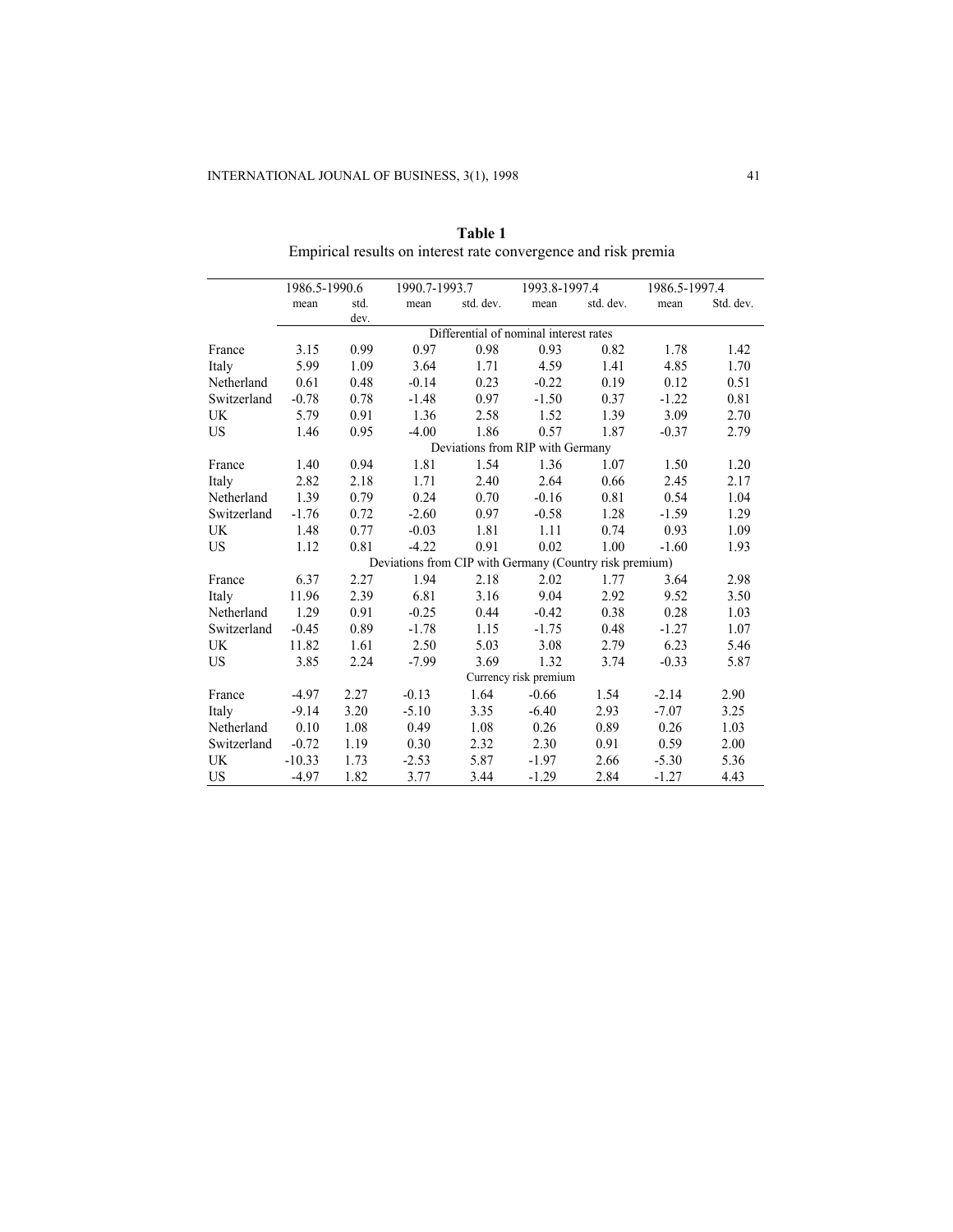42 Bender and Lamar

**Figure 1** Deviation from RIP between EU-countries and Germany

**Figure 2** Deviation from RIP between non-EU-countries and Germany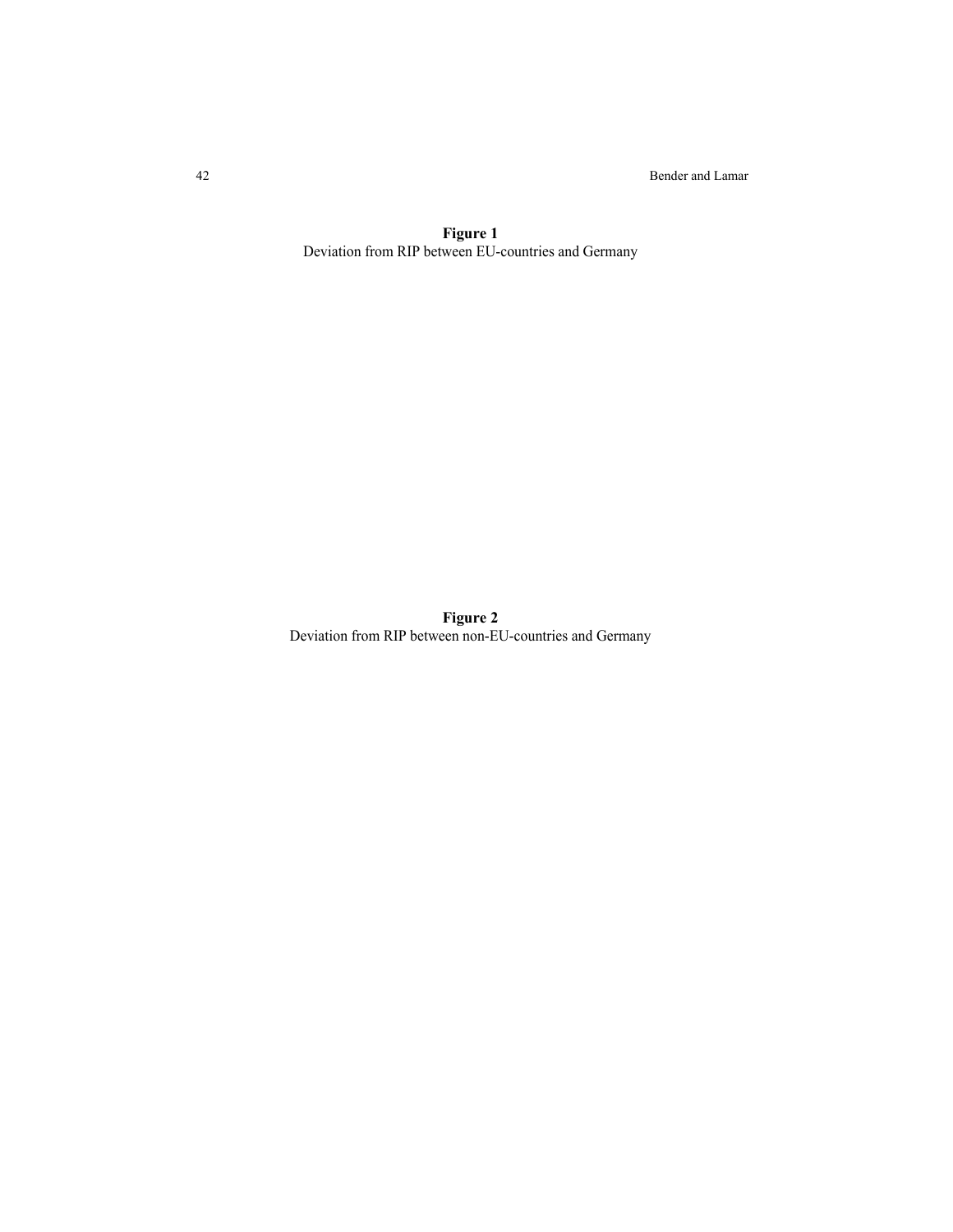INTERNATIONAL JOUNAL OF BUSINESS, 3(1), 1998 43

**Figure 3** Deviations from CIP between Germany and EU-countries (Country risk premium)

**Figure 4** Deviations from CIP between Germany and non-EU-countries (Country risk premium)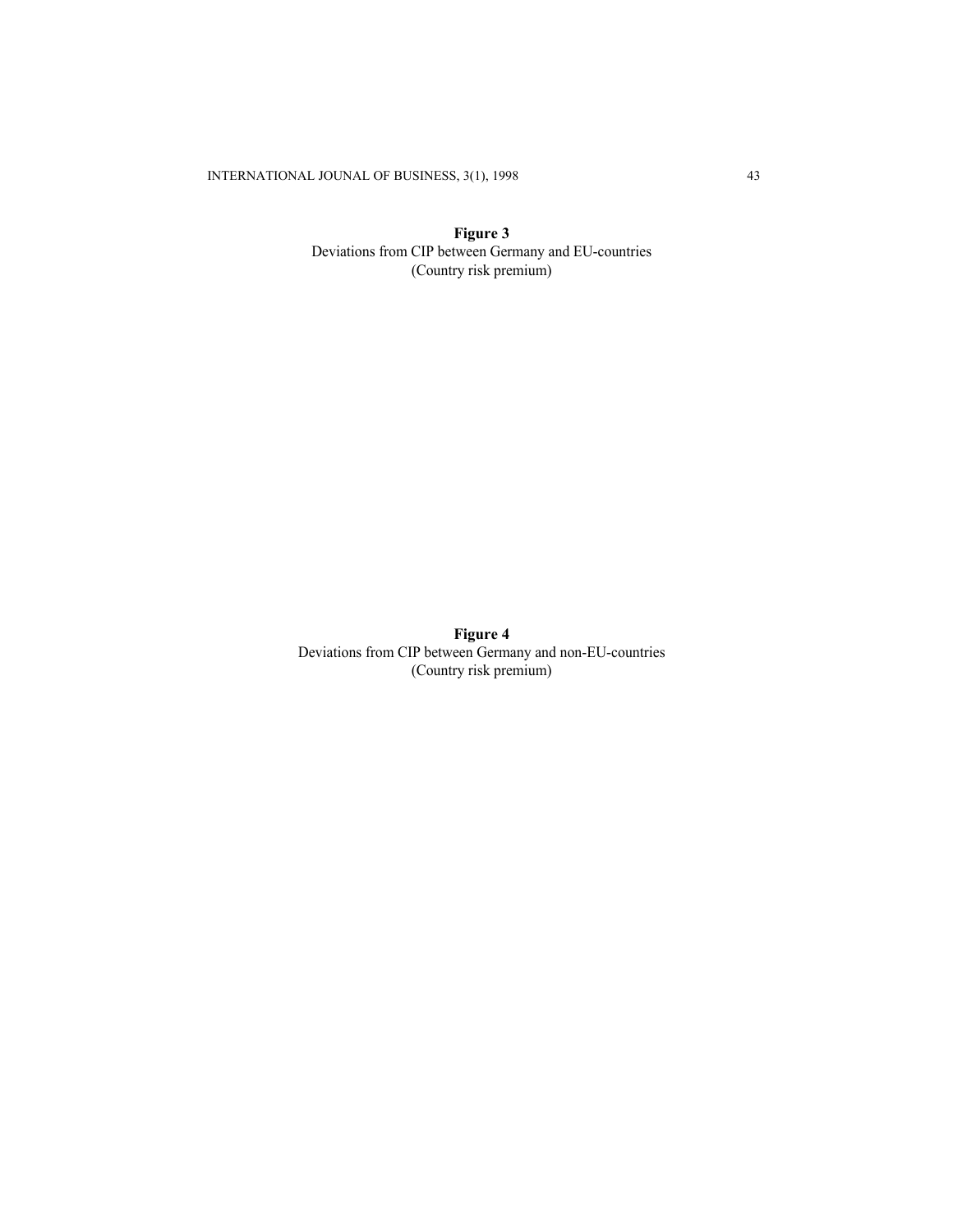44 Bender and Lamar

**Figure 5** Currency risk premium between EU-countries and Germany

**Figure 6** Currency risk premium between non-EU-countries and Germany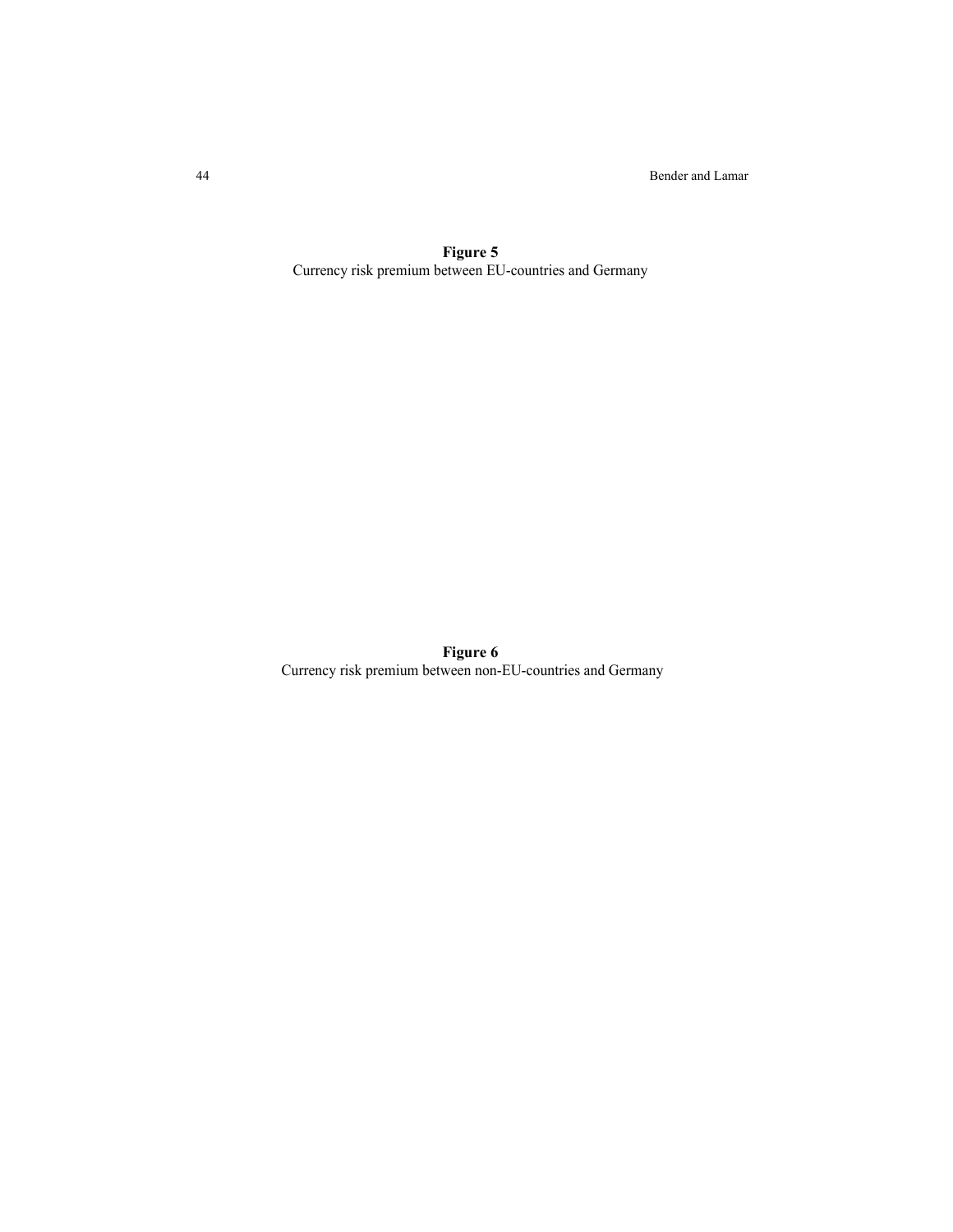With the help of the above defined risk premia, a still more differentiated picture can be drawn. Her we see that from a historical standpoint the Netherlands and Switzerland have had only minor country risk premia and even notably smaller currency risk premia against Germany. For the other countries, the swings have been bigger and the deviations from zero for risk premia more significant.

For France, we see from 1995 onwards a reduction in both risk premia. This is similarly the case for Italy starting in 1996, although the Italian Lira is, in comparison to the French Franc, still burdened with high risk premia. The convergence process is, however, significant: Italy passes both the convergence and integration tests for the recent past. Thus it appears that the financial markets expect Italy to be among the first EMU members. Yet, an analysis of the RIP between Italy and Germany indicates no such EMU expectation. For France the convergence process is discernible in the RIP criterion.

The results for the Netherlands and Switzerland are hardly surprising as on the one hand Germany and the Netherlands have formed a de facto currency union (supported by the data), while on the other the German and Swiss central banks have pursued a very similar monetary policy.<sup>21</sup> As for France, its fulfilment of all the convergence tests indicates both its well advanced capital market integration as well as EMU expectations. The entry of France at the starting date of EMU will be a political move and on the present analysis also seen as necessary by the financial markets.

In comparison, the calculations and the time-series considerations confirm the proposition of a possible compensation of both risk premia. This is clearly the case for the British pound where the data indicates that for the subperiods the compensation of risk premia lead to an approximation to the RIP. Yet, despite meeting the RIP criteria, but with regard to EMU entrance, UK passes neither the convergence nor integration tests. With this, the argument that an analysis of the convergence of real interest rates does not lead to evidence of EMU expectations stands, the crux being the separation of the risk premia that enables us to at once analyse both the capital market integration and EMU entrance hypotheses.

### **V. Summary and Conclusion**

With the lifting of remaining capital controls inside the EU in 1990, an essential step towards EMU was taken. This naturally raises the questions of whether on the one hand there is an observable convergence of interest rates inside the EU and on the other if alongside this financial integration, EMU expectations are mirrored.

This paper has presented a theoretical argument and empirical justification that in order to determine the extent of capital market integration and measure EMU expectations, an analysis of RIP is insufficient. By splitting RIP into its component risk premia, we could draw a more detailed picture of the situation. The outcome is that we have found that certain countries are still burdened with country and/or currency risk premia which are not reflected in the evolution of real interest differentials. Thus our study points to the necessity of doubting the validity of RIP as a proxy for expectations of a country's membership of EMU.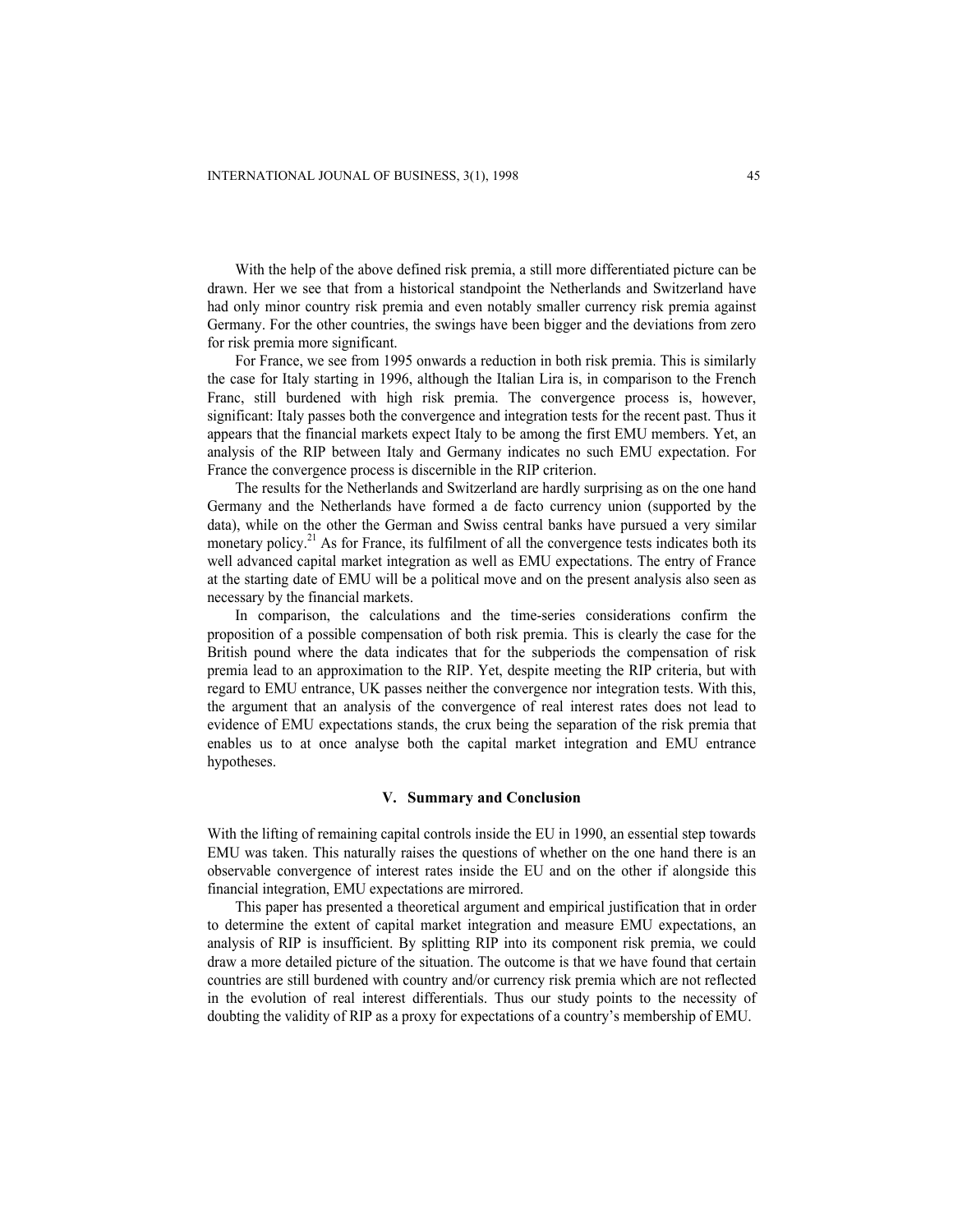This paper should now be used to gain additional empirical insight into the issue of financial integration: an understanding of international capital market integration requires that we pay attention not only to interest rate parities, but also to the risk premia. Further econometric tests, however, still need to be carried out, in particular of the expectations of the financial markets over the entrance of individual countries into EMU.

## **NOTES**

- 1. Caporale/Kalvytis/Pittis (1996).
- 2. De Grauwe (1994), p. 121.
- 3. See, for example Moosa/Bhatti (1996).
- 4. See, for example, Frankel (1992); Herz (1995).
- 5. See Frankel (1992).
- 6. See Ayuoso/Restoy (1996).
- 7. Ayouso/Restoy (1996); Caporale/Kalvytis/Pittis (1996).
- 8. Frankel (1992).
- 9. For the discussion on the bailout-provision see Hutchison/Kletzer (1995); Kenen (1995b).
- 10. In this way the general insecurity of the financial markets in periods of high volatility can lead to high currency risk premia for particular countries while at the same time the country risk premia can be reduced due to political stability.
- 11. This conclusion is drawn by Moosa/Bhatti (1996).
- 12. This follows, if the stochastic term reflecting inflation differential expectation errors is serially uncorrelated with zero mean. Ex post real interest rates differ from ex ante real interest rate only by a random term with zero mean.
- 13. This approach is taken by Artis/Taylor (1988); Herz (1995).
- 14. For empirical analysis of real interest rate parity see Ayouso/Restoy (1996); Caporale/Kalyvitis/Pittis (1996); Camarero/Tamarit (1996); Holmes/Wu (1997); Moosa/Bhatti (1996); Wolters (1995).
- 15. For a comparative econometric analysis of onshore and offshore interest differentials and the interpretation of the deviations, see Artis/Taylor (1988); Caporale/Kalyvitis/Pittis (1996); Holmes/Wu (1997).
- 16. See also Scheide/Solveen (1997).
- 17. In order to check the rejected thesis in terms of long-term interest rates, a rational expectations model has to be developed and estimated. This will not be done in the context of the present analysis.
- 18. In this case there should also be no renewed discussion over the anchor role of the DEM in Europe.
- 19. In the calculations, the interest and inflation rates are also yearly rates, the threemonth forward discount/premium is adjusted to the 12 month period.
- 20. On this basis the EMU would have to be formed by Germany, France, Netherlands, and Switzerland.
- 21. This result is also arrived at by Moosa/Bhatti (1996) in the context of an estimation of the validity of the RIP inside the EMS.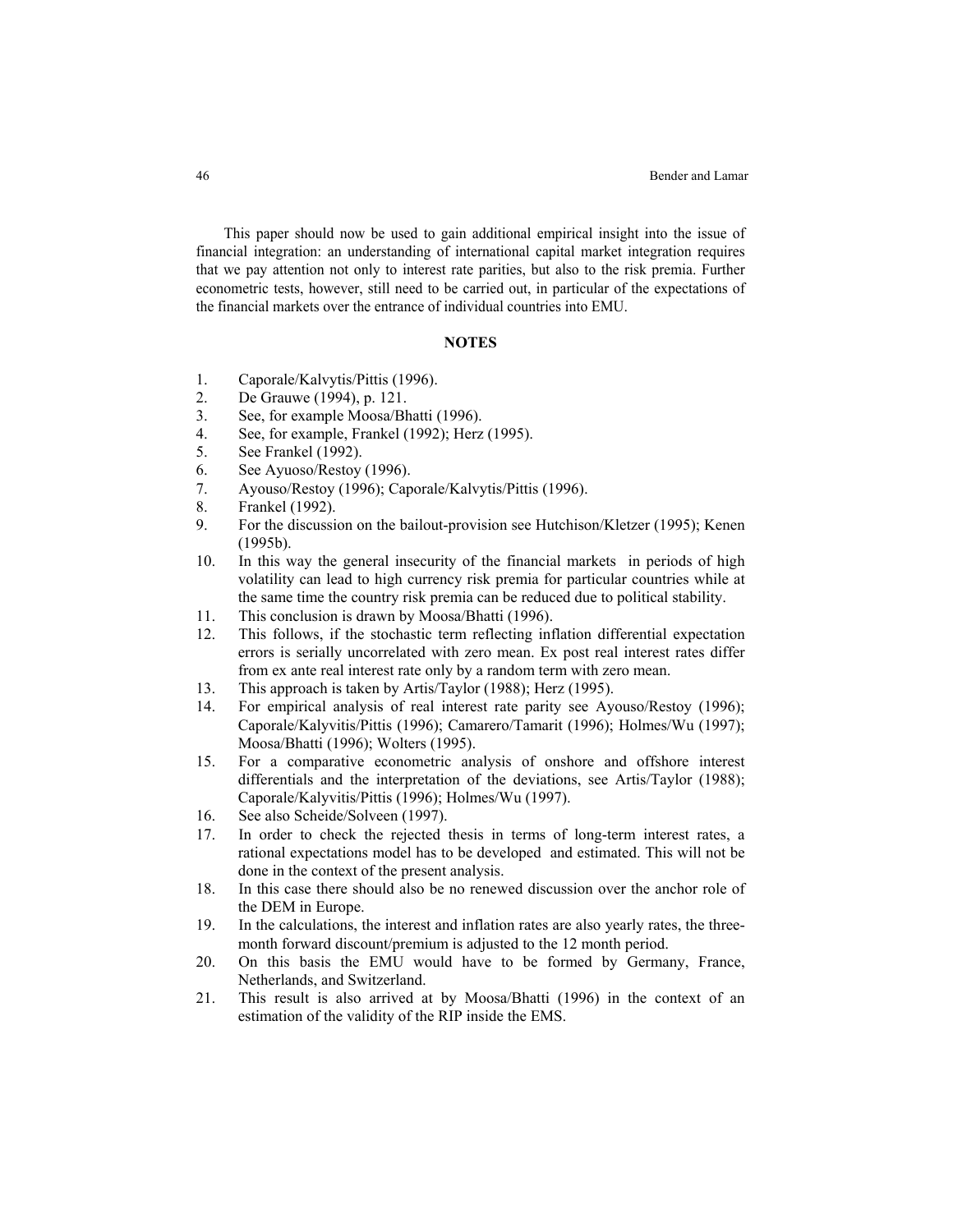#### **REFERENCES**

- [1] Ardeni, P.G. (1992). "On the Way to EMU: Testing Convergency of the European Economies", *Economic Notes*, 21, 238-257.
- [2] Artis, M., and Taylor, M. (1988). "Exchange Rates, Interest Rates, Capital Controls and the European Monetary System: Assessing the Track Record", in: Giavazzi, F., Micossi, S., and Miller, M. (eds.) (1988), *The European Monetary System*, Cambridge, 185-206.
- [3] Ayouso, J., and Restoy, F. (1996). "Interest Rate Parity and Foreign Exchange Risk Premia in the ERM", *Journal of International Money and Finance*, 15, 369-382.
- [4] Ayouso, J., Pérez-Jurado, M., and Restoy, F. (1995). "Exchange Rate Risk Under a Peso Problem: The Case of the Peseta in the ERM", in: Bordes, C., Girardin, E., and Mélitz, J. (eds.) (1995), *European Currency Crises and After*, Manchester, New York, 157-174.
- [5] Bini-Smaghi, L., and Del Giovanne, P. (1996). "Convergence of Inflation and Interest Rates Prior to EMU: An Empirical Analysis", *Journal of Policy Modeling*, 18(4), 377-395.
- [6] Camarero, M., and Tamarit, C. (1996). "Cointegration and the PPP and the UIP Hypotheses: An Application to the Spanish Integration in the EC", *Open Economies Review*, 7, 61-76.
- [7] Caporale, G.M., Kalvytis, S., and Pittis, N. (1996). "Interest Rate Convergence, Capital Controls, Risk Premia and Exchange Market Efficiency in the EMS", *Journal of Macroeconomic*s, 18, 693-714.
- [8] DeGrauwe, P. (1994). *The Economics of Monetary Integration*, 2. rev. ed., Oxford.
- [9] Eichengreen, B. (1993). "European Monetary Unification", *Journal of Economic Literature*, 1321-1357.
- [10] Frankel, J. (1992). "Measuring International Capital Mobiliy: A Review", *American Economic Review*, Papers and Proceedings, 82, 197-202.
- [11] Froot, K.A., and Rogoff, K. (1991). "The EMS, the EMU, and the Transition to a Common Currency", *NBER Macroeconomics Annual 1991*, 269-317.
- [12] Helmenstein, C., and Rünstler, G. (1996). "Inflation and Interest Rate Differentials Between Germany and its EMS Partners", *Zeitschrift für Wirtschafts- und Sozialwissenschaften*, 116, 593-613.
- [13] Helmenstein, C., and Url, T. (1993). "Kleine Währungsunion in Europa", *Konjunkturpolitik*, 39, 251-263.
- [14] Herz, B. (1995). "Promoting Economic Integration by the EMS?", in: Lang, F.P., and Ohr, R. (eds.) (1995), *International Economic Integration*, Heidelberg, 67-94.
- [15] Holmes, M.J., and Wu, Y. (1997). "Capital Controls and Covered Interest Parity in the EU: Evidence from a Panel-Data Unit Root Test", *Weltwirtschaftliches Archiv*, 133, 76-89.
- [16] Hutchison, M.H., and Kletzer, K.M. (1995). "Fiscal Convergency Criteria, Factor Mobility, and Credibility in Transition to Monetary Union in Europe", in: